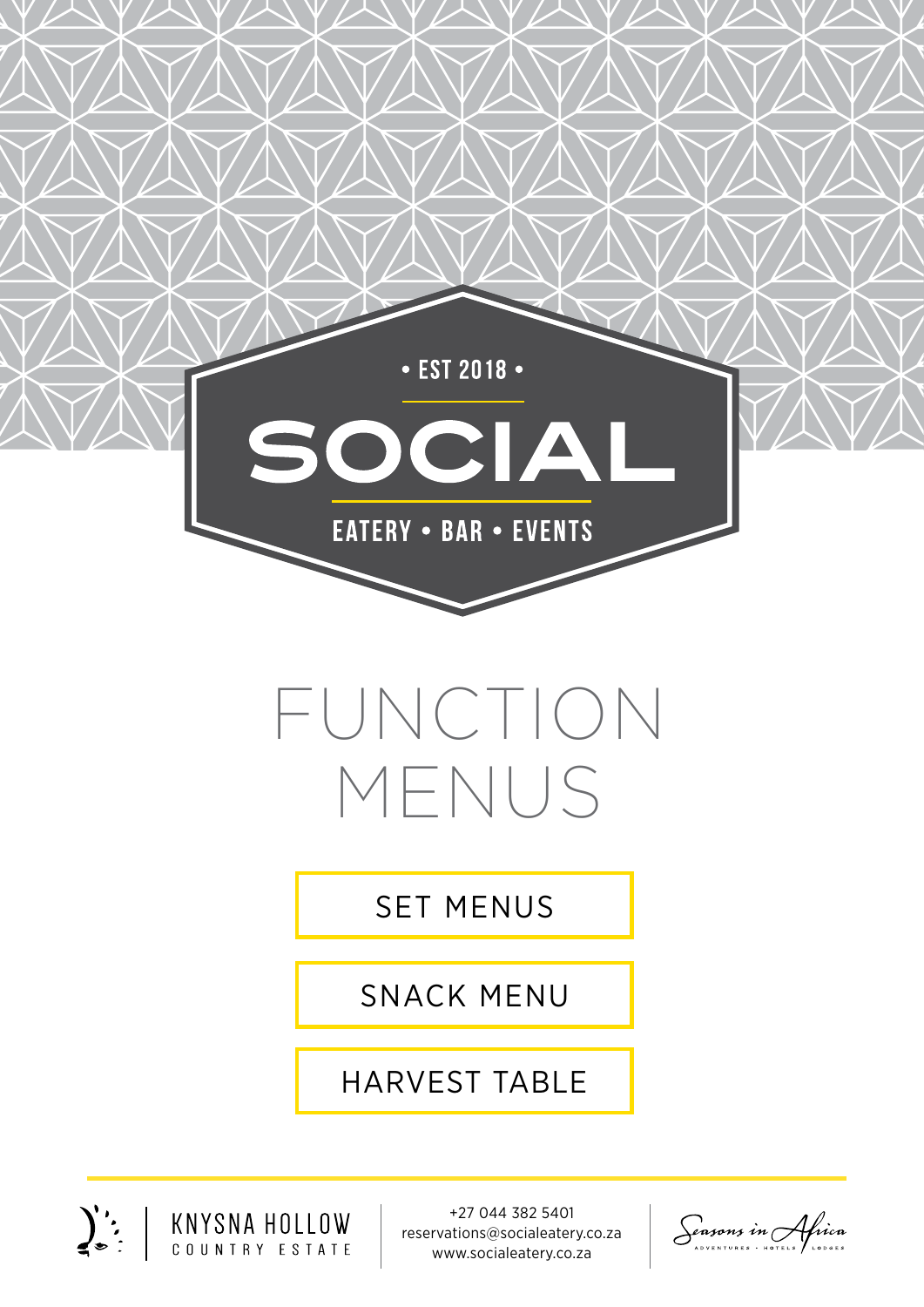<span id="page-1-0"></span>

## SET MENU OPTIONS

## LIGHT LUNCH R185pp

### STARTER

### SOCIAL SALAD

feta, olives, rustic croutons, cherry tomatoes, caramelized beetroot and rocket with a balsamic reduction vinaigrette

### MAIN COURSE

### GRILLED CHICKEN CIABATTA

lemon & smoked paprika marinated chicken breast, grilled and served on rocket, pickles, and toasted ciabatta, with seasoned fries and harissa mayo

### DESSERT

### FRUIT SKEWERS

fruit skewers served with vanilla ice cream and a ginger and mint syrup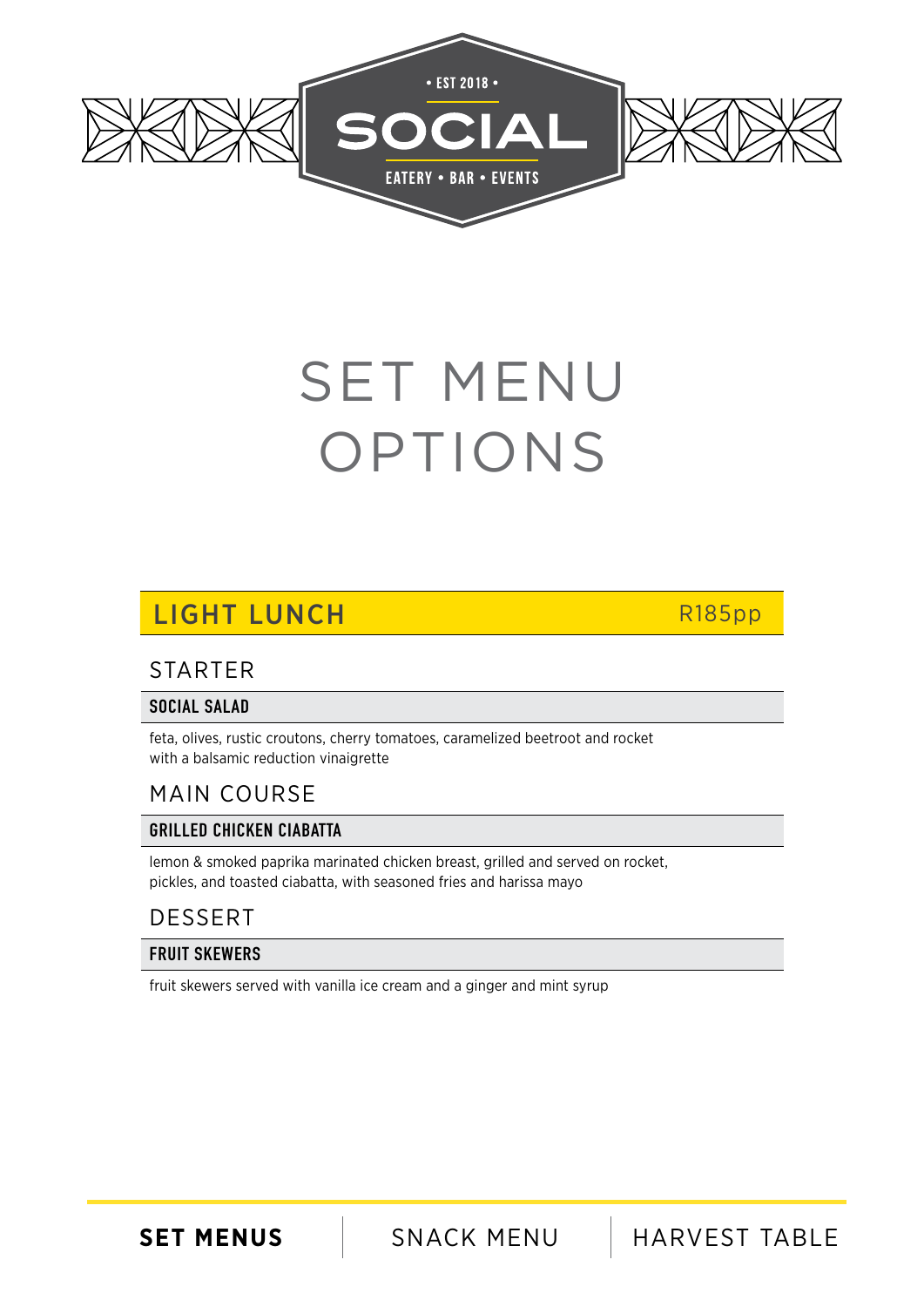

# SET MENU OPTIONS

## SET MENU 1 R240pp

### STARTER

### SOCIAL SALAD

feta, olives, rustic croutons, cherry tomatoes, caramelized beetroot and rocket with a balsamic reduction vinaigrette

### MAIN COURSE

### GRILLED CHICKEN CIABATTA

lemon & smoked paprika marinated chicken breast, grilled and served on rocket, pickles, and toasted ciabatta, with seasoned fries and harissa mayo

### OR

### SOCIAL BURGER

200g beef burger with crisp streaky bacon, mature cheddar and caramelized onion on a sesame seed bun, served with seasoned fries

### DESSERT

### CHOCOLATE BROWNIE

Belgian chocolate brownie served with whipped espresso cream

### FILTER COFFEE & TEA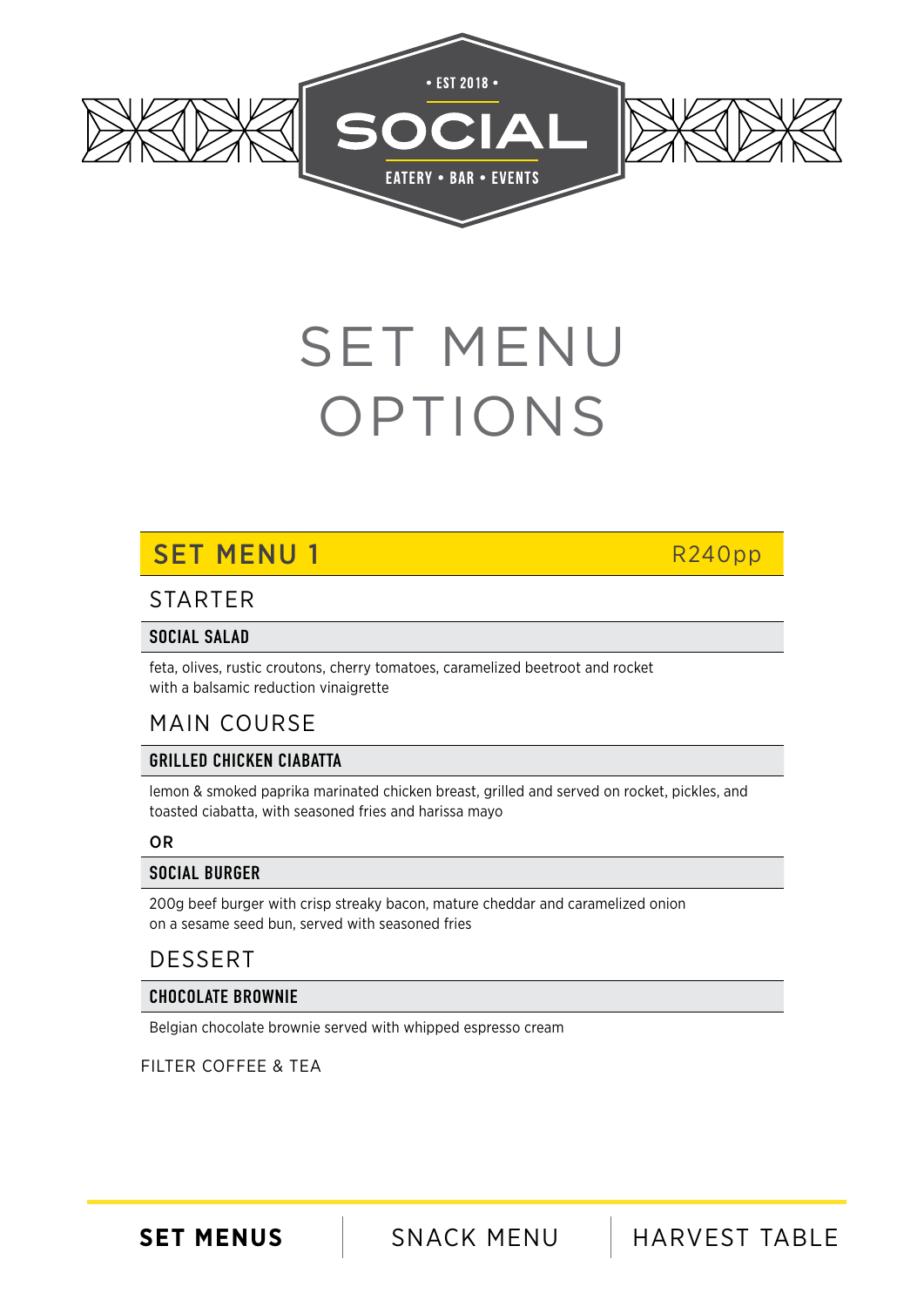

### SET MENU 2 R260pp

### **STARTER**

### SOUP OF THE DAY

hearty bowl of soup with freshly baked bread

#### OR

### SALT & PEPPER CHICKEN SALAD

salt & pepper spiced grilled free-range chicken breast, salad leaves and avocado with toasted sesame and sunflower seeds with a sesame oil dressing

### MAIN COURSE

### GRILLED HAKE & CHIPS

line-caught hake grilled with lemon and herbs, served with a zesty tartare sauce and your choice of fries or social side salad

### OR

### ROASTED GARLIC & MUSHROOM TAGLIATELLE

pan-fried mixed mushrooms tossed in a roasted garlic, thyme & cream sauce on tagliatelle OPTION: add smoked bacon

### DESSERT

### CHOCOLATE BROWNIE

Belgian chocolate brownie served with whipped espresso cream

FILTER COFFEE & TEA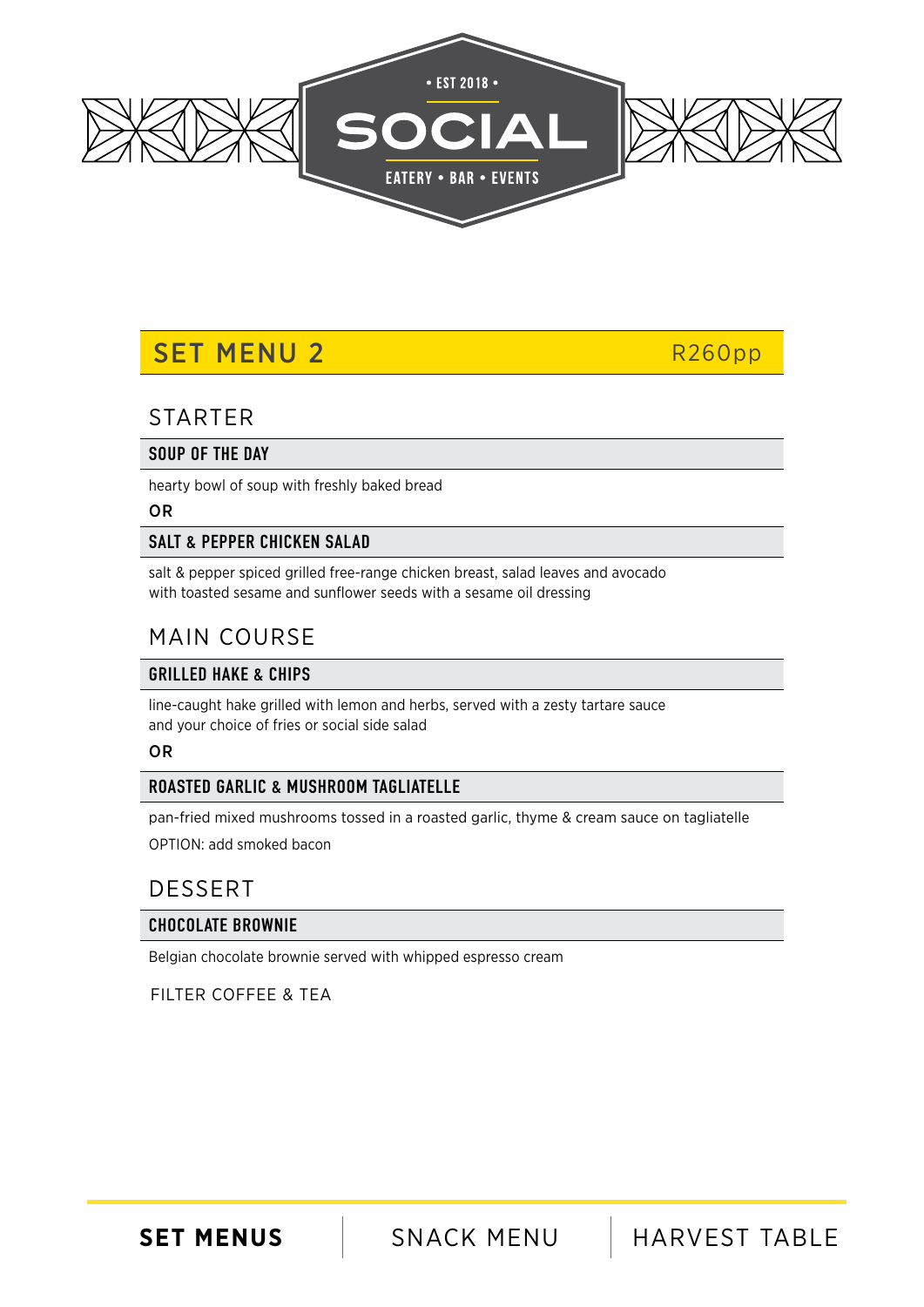

### SET MENU 3 R290pp

### **STARTER**

### BOBOTIE SPRING ROLLS

cape malay bobotie spring rolls served with cape fruit chutney & yoghurt raita

### OR

### SOCIAL SALAD

feta, olives, rustic croutons, cherry tomatoes, caramelized beetroot and rocket with a Balsamic reduction vinaigrette

### MAIN COURSE

### FILLED CHICKEN BREAST

wrapped in smoked bacon, filled with spinach, feta, roasted garlic served with basil cream sauce and broccoli, quinoa & rice pilaff

OR

### GRILLED HAKE & CHIPS

line-caught hake grilled with lemon and herbs, served with a zesty tartare sauce and your choice of fries or social side salad

### DESSERT

### CHOCOLATE BROWNIE

Belgian chocolate brownie served with whipped espresso cream

#### OR

### BASIL & HONEY STRAWBERRIES

strawberries in basil & honey syrup with full-cream vanilla ice cream and meringue crumble

### FILTER COFFEE & TEA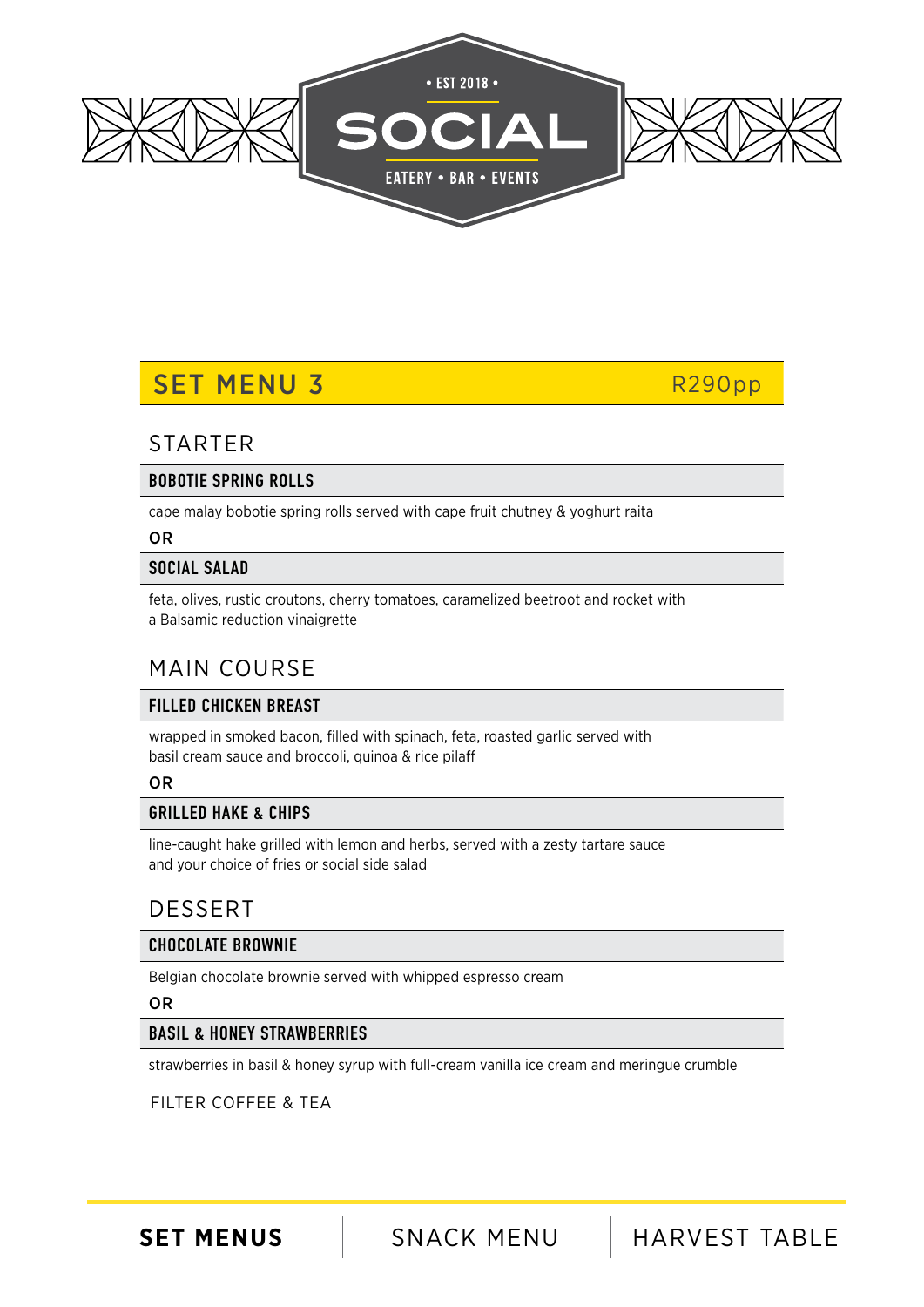

### SET MENU 4 R340pp

### **STARTER**

#### SOUP OF THE DAY

hearty bowl of soup with freshly baked bread

#### OR

### SOCIAL SALAD

feta, olives, rustic croutons, cherry tomatoes, caramelized beetroot and rocket with a Balsamic reduction vinaigrette

### MAIN COURSE

### BO-KAAP LAMB CURRY

mild lamb curry, sambals, basmati rice, poppadum's

### OR

### FRESH GRILLED LINEFISH

sauce vierge, tender stem broccoli, herbed crushed new potatoes

### OR

### ROASTED GARLIC & MUSHROOM TAGLIATELLE

pan-fried mixed mushrooms tossed in a roasted garlic, thyme & cream sauce on tagliatelle with smoked bacon

### DESSERT

### GELATO SELECTION

2 scoops of homemade Italian gelato

#### OR

### MINI CHEESE BOARD

selection of premium cheeses with crackers and watermelon preserve

### FILTER COFFEE & TEA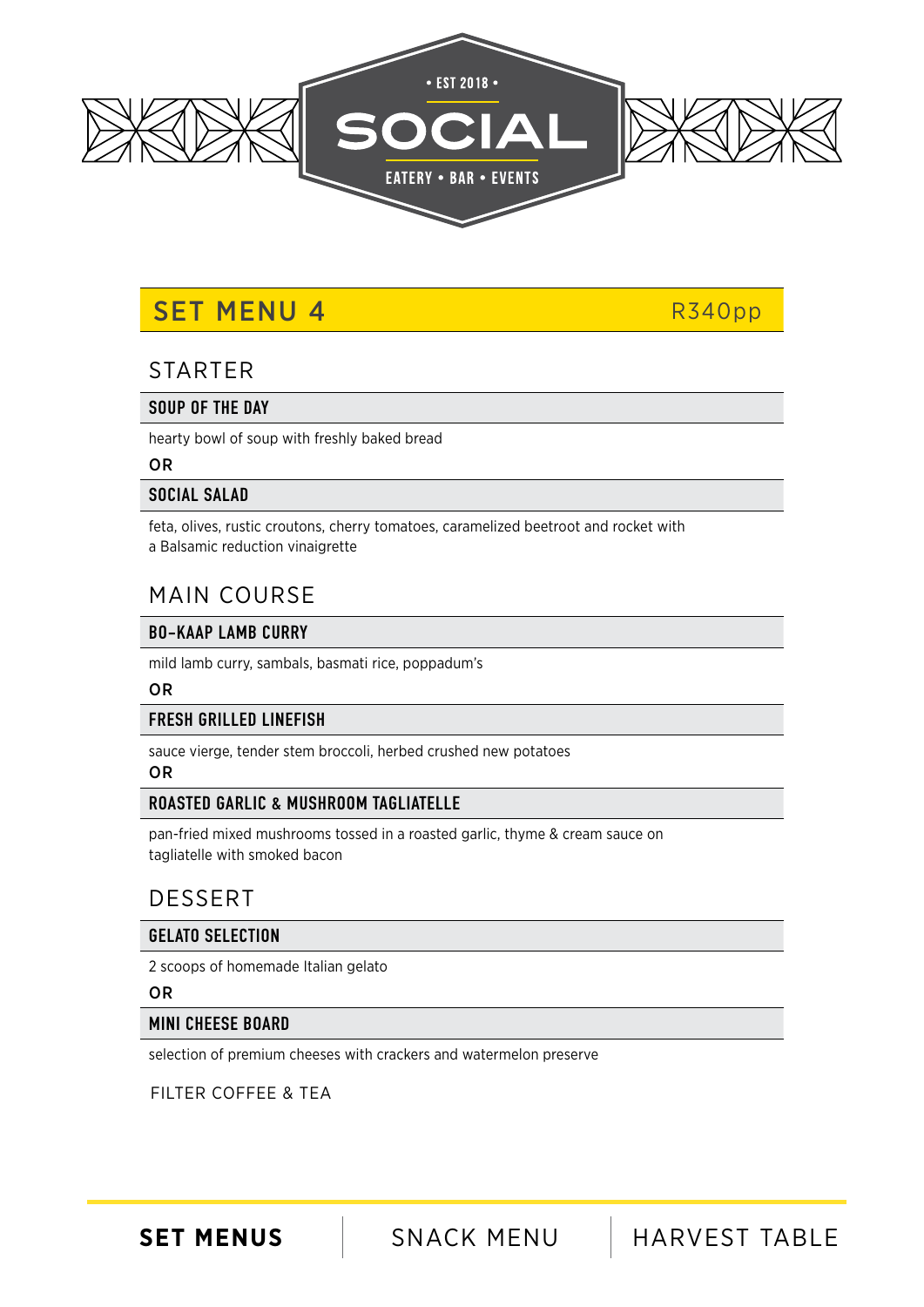

## SET MENU 5 R380pp

### STARTER

### CALAMARI & AUBERGINE SALAD

grilled calamari, roasted aubergine, tender stem broccoli, mange tout with a pickled ginger, soya & rice wine dressing

#### OR

### COURGETTE & HALLOUMI FRITTERS

herbed fritters with Asian chilli jam

### MAIN COURSE

### FILLED CHICKEN BREAST

wrapped in smoked bacon, filled with spinach, feta, roasted garlic served with basil cream sauce and broccoli, quinoa & rice pilaff

#### OR

### GRILLED FRESH LINEFISH

Cape Malay curry sauce, apricot & peach chutney, mange tout, basamati rice & poppadum OR

### GRILLED BEEF SIRLOIN

classic red wine & shallot sauce, dijon mustard mash and sauteed vegetables

### DESSERT

### CHOCOLATE BROWNIE

Belgian chocolate brownie served with whipped espresso cream

#### OR

### BAKED VANILLA CHEESECAKE

oven-baked vanilla bean cheesecake with blueberry compote

### FILTER COFFEE & TEA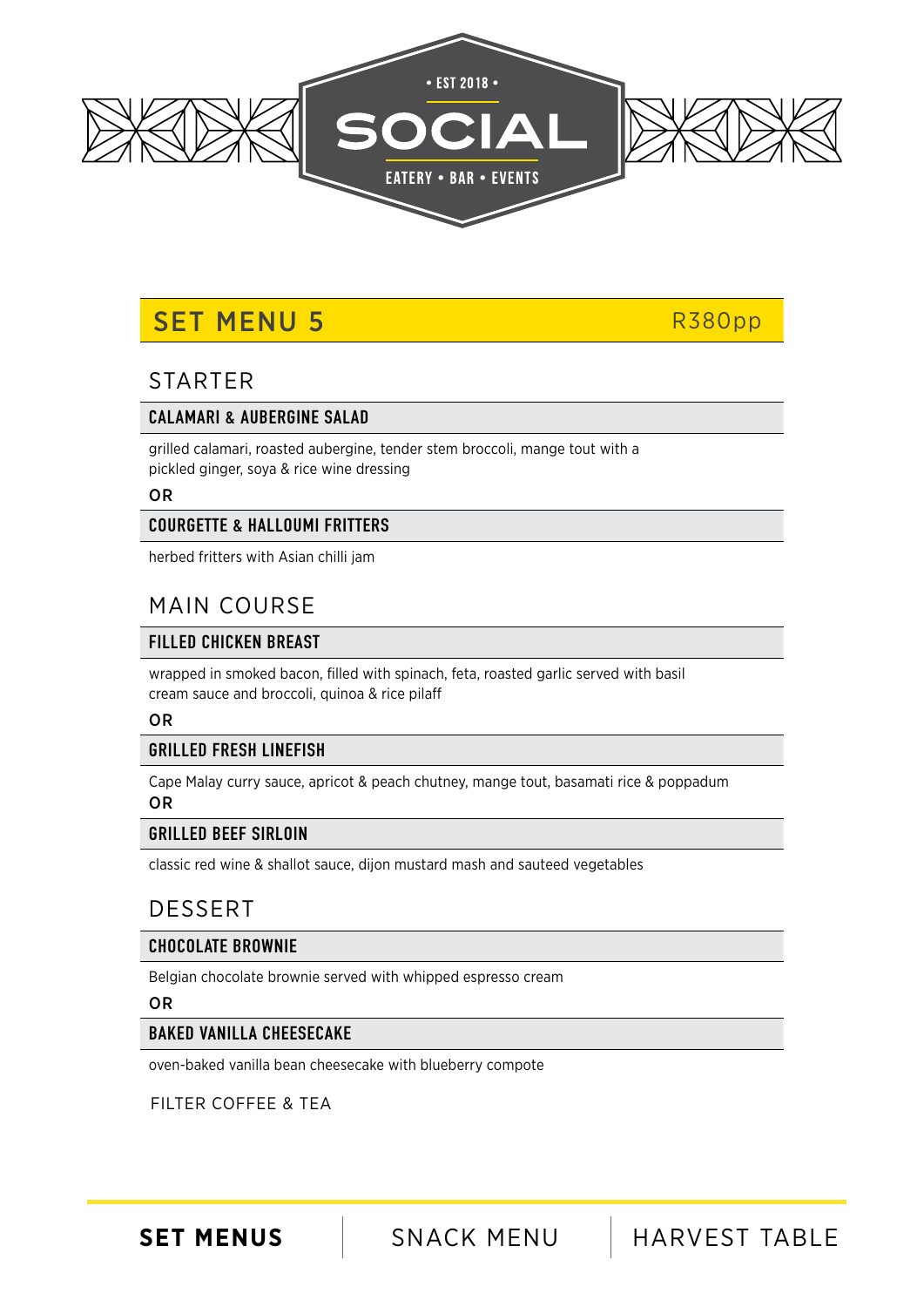<span id="page-7-0"></span>

## SNACK MENU

### SNACK SELECTION

R45 PER SNACK PP [2 PIECES PER SNACK]

BOBOTIE SPRING ROLLS

served with dipping sauce

VEGETABLE SPRING ROLLS

served with dipping sauce

HALLOUMI & COURGETTE FRITTERS

with Asian chilli jam

LAMB KOFTA

served with tzatziki

### FISH CAKES

rustic Cape fish cakes with tartar sauce

#### ASIAN CHICKEN SKEWERS

mini chicken skewers with sweet chilli, soya & lemon sauce

TRIO OF TAPENADE

with corn chips

ITALIAN BRUSCHETTA

with a variety of toppings

### MEZZE PLATTER

R90 PER PERSON

CHARCUTERIE SELECTION / OLIVES / FETA / HUMMUS / AIOLI / SUN-DRIED TOMATOES

fresh ciabatta